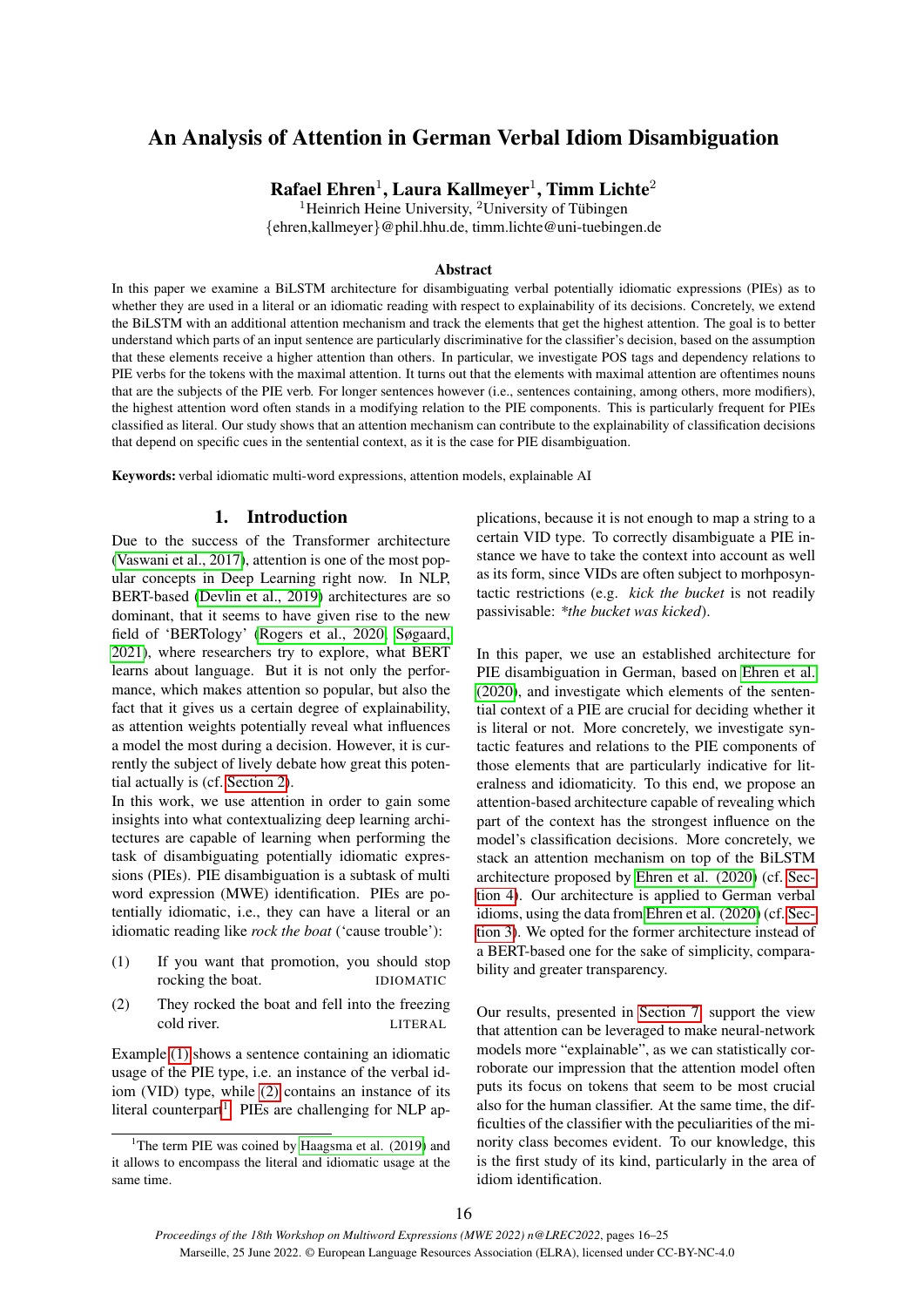# 2. Related Work

Attention-based models, especially BERT, have been used in the task of PIE classification (as well as many other NLP tasks) with considerable success, reaching first places in shared tasks [\(Taslimipoor et al., 2020;](#page-9-4) Pannach and Dönicke, 2021) or state-of-the-art results on well established data sets [\(Fakharian and Cook,](#page-8-2) [2021\)](#page-8-2). Following the success in this and other areas of NLP, an interest in the more fine grained representational properties of these models has grown.

One way to shed more light on these models is to examine the resulting embeddings using cosine similarity. This is, for example, done in [Garcia et al. \(2021\)](#page-8-3) for investigating the representation of compositionality in nominal compounds. Looking at pretrained embeddings from several both contextualizing and static models, they compare embeddings of compounds with the embeddings of their components, synonyms, and contexts by means of cosine similarity and find that pretrained contextualized models often do not distinguish between compositional and idiomatic compounds.

Another approach that has recently attracted a great deal of interest is to use the attention scores in attention-based models such as BERT, and to analyse the focus of attention when the model is classifying input in a certain way. An early example of such an analysis was already given by [Bahdanau et al. \(2016\)](#page-8-4) who were the first to apply attention to a machine translation task, and who employed two-dimensional attentional heat maps to visualize the "non-monotonic" alignments between tokens of source and target language. Meanwhile, there are powerful interactive tools such as BertViz [\(Vig, 2019\)](#page-9-6) to vizualize the attention scores of different heads and layers. At the same time, however, there is an ongoing discussion to what extent attention scores are actually useful to explain the decisions of contextualizing models [\(Jain and Wallace,](#page-9-7) [2019;](#page-9-7) [Wiegreffe and Pinter, 2019;](#page-9-8) [Bastings and Filip](#page-8-5)[pova, 2020;](#page-8-5) [Søgaard, 2021\)](#page-9-2). For example, it has been claimed by [Jain and Wallace \(2019\)](#page-9-7) that "Attention is not Explanation". In a series of experiments on binary text classification and question answering, using BiL-STMs coupled with Bahdanau Attention, they found only a weak correlation between attention weights and other, gradient-based measures of feature importance. Furthermore, they were able to find attention distributions very different from the learned ones, which nevertheless yielded nearly identical prediction scores. From this, they conclude that attention does not provide "faithful" explanations of a model's decisions. [Wiegr](#page-9-8)[effe and Pinter \(2019\)](#page-9-8) reject the assumption that an attention distribution needs to be *exclusive* to serve as explanation. In addition, they show that even when adversarial attention distributions can be found, they do not perform as well on a simple diagnostic as their learned counterparts. They conclude that explainability depends on the definition and distinguish between plausible and faithful explanations, with the former not being invalidated by the work of [Jain and Wallace \(2019\)](#page-9-7). We agree with [Wiegreffe and Pinter \(2019\)](#page-9-8) that exclusivity is not a prerequisite in order for an attention distribution to serve as plausible explanation. Furthermore, like the two former works we will also use a one-layered BiLSTM as an encoder, coupled with Bahdanau attention, since [Wiegreffe and Pinter \(2019\)](#page-9-8) established that the hidden states can still act as faithful representations of the input tokens, which is very important as we want to make claims about the influence of the different inputs. It is not clear, if this also holds for a very deep encoder like a BERT-based one. In this work, we will be contributing to the question of the usefulness of attention scores by applying a statistical and introspective analysis of the main attention to the classification of PIEs.

### 3. Data

<span id="page-1-0"></span>We perform our experiments on the COLF-VID 1.0 (COrpus of Literal and Figurative meanings of Verbal IDioms) data set [\(Ehren et al., 2020\)](#page-8-1), which consists of 6985 sentences drawn from newspaper texts with examples of 34 German VID types. Every instance in the corpus is annotated with one of the four labels ID-IOMATIC, LITERAL, UNDECIDABLE or BOTH. Only 0.59% of the instances are given one of the latter two labels, so basically we are dealing with a binary classification task. The distribution of the remaining two labels is imbalanced as 77.55% of the instances are labeled as idiomatic, while only 21.86% are judged to be literal. An example from COLF-VID 1.0 is shown in [\(3\):](#page-1-1)

<span id="page-1-1"></span>(3) Bundesbahn Federal railway wants the emergency brake will die Notbremse ziehen. pull. 'Federal railway wants to pull the emergency

brake.'

It shows a usage case for the VID *die Notbremse ziehen* ('pull the emergency brake'⇒'put an immediate hold on something') which is labeled as IDIOMATIC.

The data is split following [Ehren et al. \(2020\)](#page-8-1): 70% of the data are used for training, while 15% are used for the dev and the test set, respectively. Since the number of instances per PIE types in COLF-VID is highly skewed, we perform a balanced split, i.e. every split contains the same ratio of instances per PIE type. There exist a variety of similar PIE corpora that would

in principle be suitable for our proposed attention architecture, for example the MAGPIE corpus [\(Haagsma et](#page-9-9) [al., 2020\)](#page-9-9). The main reason we choose COLF-VID 1.0 is its size and relatively low idiomaticity rate, and the fact that it has been used in [Ehren et al. \(2020\)](#page-8-1), which our attention architecture builds on. We describe our architecture in the next section.[2](#page-1-2)

<span id="page-1-2"></span><sup>&</sup>lt;sup>2</sup>Another corpus of verbal PIEs, which contains COLF-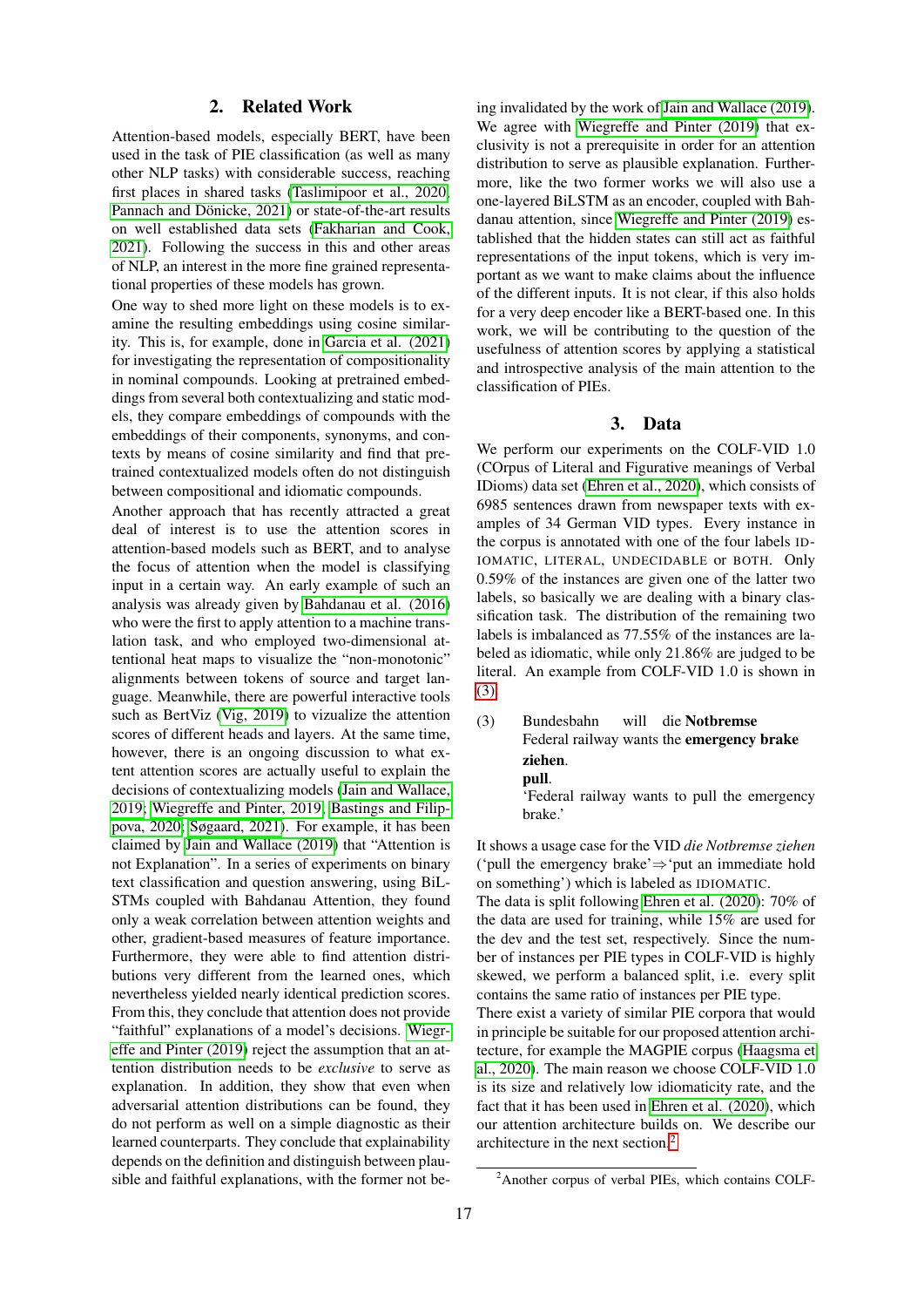#### 4. System

<span id="page-2-0"></span>Our system is based on the BiLSTM+MLP classifier by [Ehren et al. \(2020\)](#page-8-1) enhanced with an attention mechanism similar to the one in [Bahdanau et al. \(2016\)](#page-8-4). [Figure 1](#page-3-0) shows the overall architecture together with an example for the input [\(4\):](#page-2-1)

<span id="page-2-1"></span>(4) Das Konzert fiel ins The conert fell into the Water. **Wasser** 'The concert was cancelled.'

In a first step shown at he bottom of [Figure 1,](#page-3-0) the pretrained embeddings of the input tokens are fed into a BiLSTM. The concatenated outputs of the forward and backward LSTMs give us the contextualized version of the input embeddings, which ideally should contain information about the relevant preceding and succeeding elements in the token sequence. In [Ehren et al. \(2020\)](#page-8-1), the contextualized embeddings are then fed into a multilayer perceptron (MLP) to conduct PIE classification. However, in our model, we add an attention mechanism between the BiLSTM and the MLP.

When talking about attention mechanisms, the terms *keys*, *values* and *query* – which all denote vectors – play an important role. We can think of the query as the vector representation of the question what the model should pay attention to, while the keys are the potential candidates for receiving this attention. Since our aim is to explore which tokens in the input sequence the model focuses on the most during classification, it makes sense to use the their contextualized embeddings. Keys and values are the same in our case. The answer what should function as the query is less obvious as there exist numerous options. Because the PIE instance is the anchor point for every classification decision, we choose the average of the pretrained embeddings of the PIE's components. Now we can compute the attention scores based on the query and the keys. Given a query  $q \in \mathbb{R}^q$  and a key  $k_i \in \mathbb{R}^k$  we leverage the following scoring function taken from [Bahdanau et](#page-8-4) [al. \(2016\)](#page-8-4):

<span id="page-2-5"></span>
$$
score(q, k_i) = w_v^{\top} \tanh(W_q q + W_k k_i) \tag{1}
$$

Here,  $k_i$  is a key, and  $W_q \in \mathbb{R}^{h \times q}$  and  $W_k \in \mathbb{R}^{h \times k}$  represent linear transformations mapping  $k$  and  $q$  into the same space before they are added together<sup>[3](#page-2-2)</sup>. Then, the resulting vector is put through the tanh function and is multiplied with  $w_v^{\top}$ , so we receive a single score. After we computed the attention score for every key  $k_i$  we apply *softmax* in order to obtain a probability distribution  $a_{0:n}$  of attention weights over all input tokens.

With  $a_{0:n}$ , we compute the weighted average for the contextualized embeddings  $v_{0:n}$ , which gives us the

context vector  $c$  that represent the context of a PIE instance:

$$
c = \sum_{i=0}^{n} a_i v_i \tag{2}
$$

Note that all contextualized embeddings are included, even the ones representing the PIE components, although they do not really belong to the context, but form the target expression itself. One could exclude them by setting their scores to  $-\infty$ , which would result in their corresponding attention weights being set to zero when fed into the softmax function (as done with the padding tokens). But as addressed earlier, it might not only be the context providing clues on the correct reading, but also the PIE constituents themselves by exhibiting morphosyntactic flexibility atypical for the respective VID.

Finally, we concatenate  $c$  with  $q$  and feed it into a MLP to compute the scores for the four classes. What we expect in this example is that the contextualized representation for the token *Konzert* receives the highest attention and thus influences the context vector the most, because it is the only token in the sentence that provides information on the correct reading of the PIE instance.

## 5. Disambiguation experiments

Using the same hyperparameters as [Ehren et al. \(2020\)](#page-8-1), we train our model for 30 epochs with a batch size of 32 and employ fastText embeddings [\(Bojanowski et al.,](#page-8-7) [2016\)](#page-8-7) with 300 dimensions as input. The hidden layers of the LSTMs are of size 100 which give us contextualized vectors of size 200 after concatenation. Consequently, the context vector has the same dimensionality. For the query vector, the centroid of input embeddings is used, and its concatenation with the context vector results in an input layer of size 500 for the MLP, which has one hidden layer with 100 neurons. For optimization we use cross-entropy loss and the Adam [\(Kingma](#page-9-10) [and Ba, 2014\)](#page-9-10) variant of the SGD algorithm. The im-plementation can be found on GitHub<sup>[4](#page-2-3)</sup>.

[Table 1](#page-3-1) shows the results on the validation and the test. We report the weighted macro average to account for the stark imbalance in classes. Since we use the same model and data set as [Ehren et al. \(2020\)](#page-8-1), it makes sense to compare results to those achieved by the base model<sup>[5](#page-2-4)</sup>. To our surprise, the attention model performs slightly worse than the base model with an F1 score of 87.66 against 87.99 on the validation set and 86.89 against 87.83 on the test set.

We suspect that the reason for the decrease in performance is that, by adding the attention mechanism, we introduce an additional 60.000 parameters in the form of the two weight matrices  $W_q$  and  $W_k$  (cf. [Equation 1\)](#page-2-5),

VID, was used in a recent shared task at KONVENS [\(Ehren](#page-8-6) [et al., 2021\)](#page-8-6).

<span id="page-2-2"></span><sup>&</sup>lt;sup>3</sup>Note that k and q might already be in the same space if the contextualizations and embeddings have the same dimensionality.

<span id="page-2-3"></span><sup>4</sup>[https://github.com/rafehr/](https://github.com/rafehr/PIE-attention)

[PIE-attention](https://github.com/rafehr/PIE-attention)

<span id="page-2-4"></span> $5$ More precisely, to the results with the model using fast-Text embeddings. [Ehren et al. \(2020\)](#page-8-1) also employ word2vec and ELMo.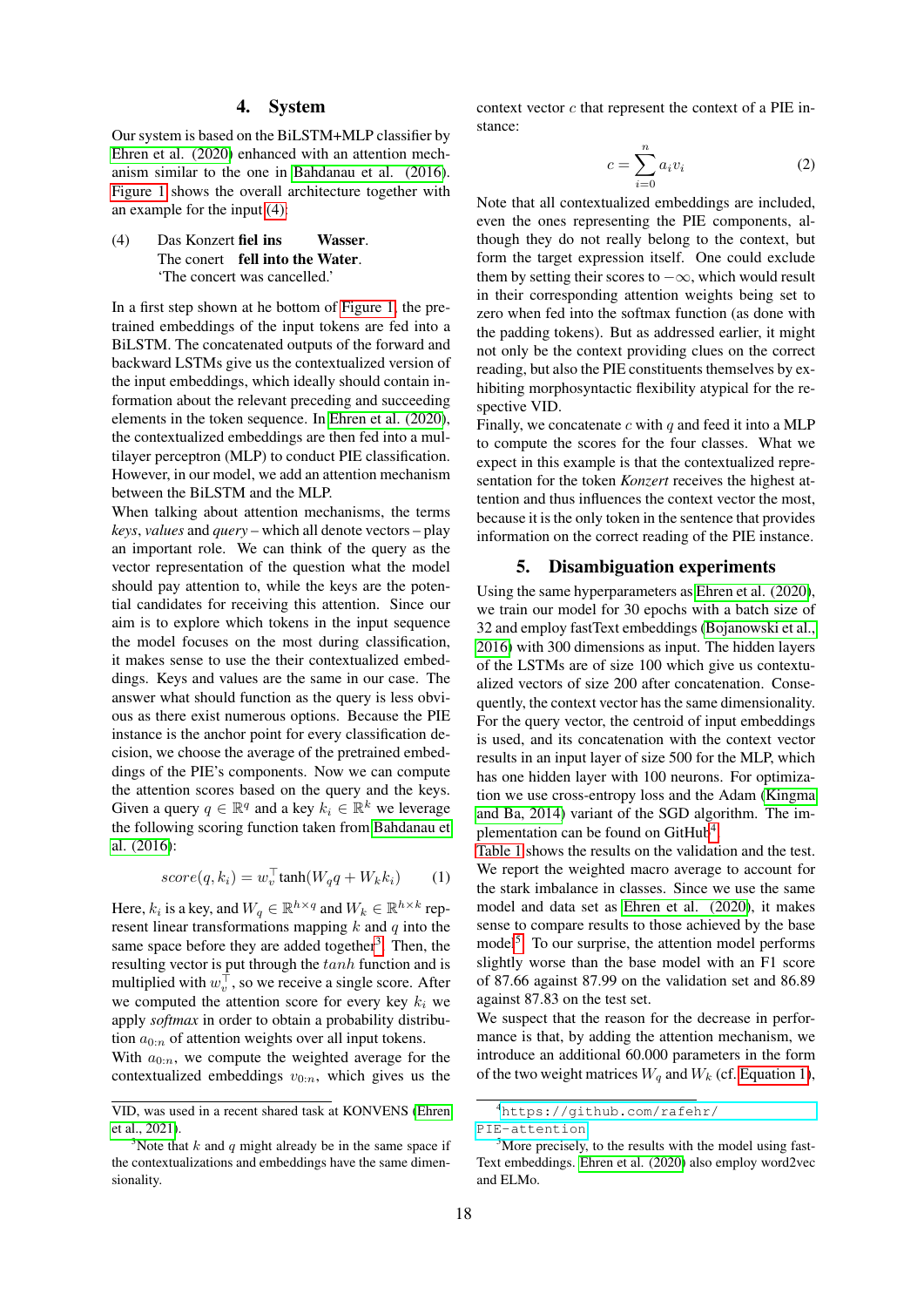

<span id="page-3-0"></span>Figure 1: Architecture of the attention model.

|              |              | Weighted macro average |       |       |  |
|--------------|--------------|------------------------|-------|-------|--|
| Model        | <b>Split</b> | Pre                    | Rec   | F1    |  |
| Majority     | Val          | 56.78                  | 75.32 | 64.75 |  |
| baseline     | <b>Test</b>  | 59.22                  | 76.95 | 66.93 |  |
| Ehren et al. | Val          | 87.86                  | 88.14 | 87.99 |  |
| +fastText    | <b>Test</b>  | 87.45                  | 88.29 | 87.83 |  |
| This work    | Val          | 87.44                  | 87.88 | 87.66 |  |
|              | <b>Test</b>  | 86.83                  | 86.89 | 86.85 |  |

<span id="page-3-1"></span>Table 1: Evaluation results of the attention model on the COLF-VID 1.0 data set and comparison to baseline models

which make up the attention scoring function and were both of size  $100 \times 300$ . For training a model with that many parameters, our data set might be too small. This is supported by the fact that other parameter increasing measures during hyperparameter tuning like an enlargement of hidden layer size or hidden layer number all result in (far) worse performance. We refrain from more extensive hyper parameter tuning, since our focus is not on performance but on using the attention mechanism for purposes of explainability.

# 6. Extracting properties of tokens that receive a high attention

Our main goal is to uncover which parts of the input the model pays most attention to and what this might tell us about what it is learning in this kind of task. Therefore our architecture is designed in a way that attention scores are expected to have considerable influence on the classifier's decision: Everything the MLP sees at the end is a context vector which is composed of contextualized fastText embeddings weighted by their respective attention score.

We are particularly interested in the *maximum attention token* (MAT) of PIE contexts, i.e., the token that receives the highest attention, and we inspect the following properties of the MAT: (i) its attention weight, (ii) its POS tag, and (iii) the label of the first arc on the dependency path between the verb component (respectively the noun component) of the PIE and the MAT.

In order to gather this information, we parse the sentences using the NLP library spa $Cy^6$  $Cy^6$ , which gives a labeled dependency tree for every sentence. The POS tagging is conducted with the TreeTagger [\(Schmid,](#page-9-11) [1999\)](#page-9-11), which uses the STTS tag set. We group the STTS POS tags into four general categories: noun (NN, NE), verb (VV\*, VA\*, VM\*), adjective (ADJD, ADJA), and other. Note that we use the dependency

<span id="page-3-2"></span><sup>6</sup><https://spacy.io/>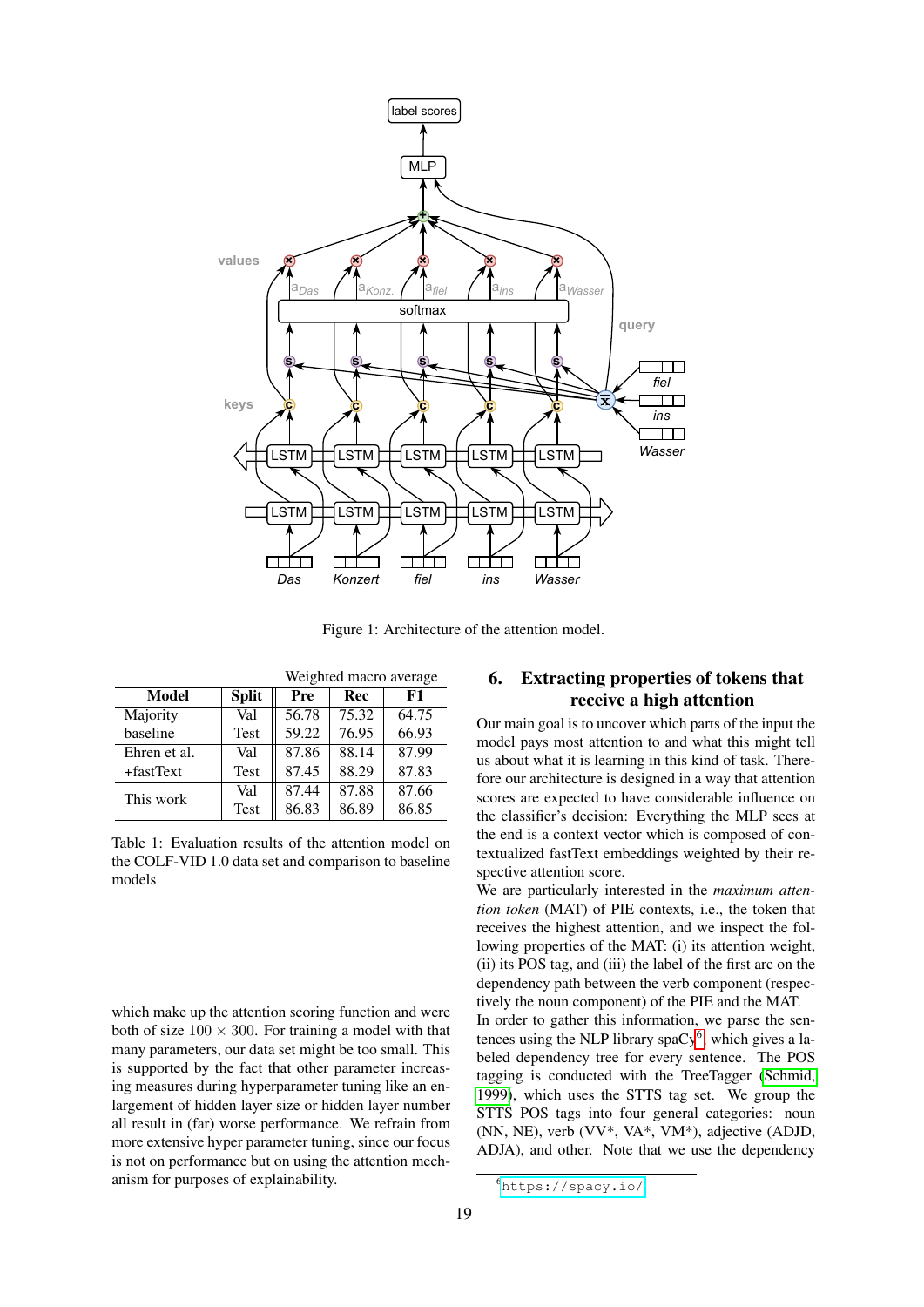parses and POS tags only for the attention statistics; the PIE disambiguation classifier does not use syntactic information but acts solely on surface tokens.

Concerning the dependency labels, there are obviously cases where we do not have a direct arc between the respective PIE component and the MAT, but we always have a dependency path, provided parsing was successful. We assume that the label of the first arc on this path, starting from the PIE component, is a good choice for characterizing the relevant aspect of the dependency relationship between the two words, since it indicates the relation between the PIE component and the MAT including its dependency context. For illustration, consider [Figure 2,](#page-4-1) which shows an idiomatic usage of *in der Luft hängen* ('hang in the air' $\Rightarrow$ 'be present').<sup>[7](#page-4-2)</sup> Components of the PIE are bold, the MAT



*Viele Gedanken an* VIETNAM **hängen in der Luft** Many thoughts on Vietnam hang in the air Many thoughts on Vietnam hang in the air

<span id="page-4-1"></span>Figure 2: Subject (SB) relation between the verb and the noun phrase containing the MAT *Vietnam*

in capital letters and the rest of the sentence is in italic. There is no direct arc from the PIE verb to the MAT, but there is a path from the subject of the PIE verb to the MAT (VIETNAM), since the latter is part of a PP that modifies the subject. Thus, since the MAT is part of the subject NP, the system pays attention to some property of the subject. Such examples motivate our choice to register the first label (here SB) on the path from PIE component to MAT.

There is one more peculiarity with regard to how we register dependency relations. Very often – in 20.38% of the cases to be exact – the first arc in the (undirected) path from the PIE verb to the MAT is labeled OC for *object clause*, see for example [Figure 3.](#page-4-3) Here the head



<span id="page-4-3"></span>Figure 3: OC (object clause) relation between the PIE verb and the finite auxiliary verb

of the PIE verb is the auxiliary *haben* which in turn governs the subject. In such cases, we disregard the OC relations and register the label first label on the path from PIE component to MAT that is not OC (SB in this case).

|                            | FIG   | LIT   | overall |
|----------------------------|-------|-------|---------|
| average MaxAttn            | 0.52  | 0.46  | 0.51    |
| STD                        | 0.2   | 0.18  | 0.2     |
| MaxAttn on PIE verb $(\%)$ | 1.23  | 2.92  | 1.6     |
| MaxAttn on PIE noun $(\%)$ | 6.51  | 13.75 | 8.11    |
| MaxAttn on noun $(\%)$     | 82.06 | 71.25 | 79.53   |
| MaxAttn on adjective (%)   | 9.21  | 15.00 | 10.66   |
| MaxAttn on verb $(\%)$     | 3.56  | 7.5   | 4.43    |
| MaxAttn on other $(\%)$    | 5.16  | 6.25  | 5.38    |
| MaxAttn on sb $(\%)$       | 39.8  | 17.08 | 34.62   |
| MaxAttn on mo $(\%)$       | 25.8  | 41.67 | 29.43   |

<span id="page-4-5"></span>Table 2: Selection of global attention statistics

## 7. Attention statistics

<span id="page-4-0"></span>We collect the attention scores on the test set and compute statistics individually for instances where the system predicts the label FIGURATIVE (FIG) and for in-stances where the label LITERAL (LIT) is predicted.<sup>[8](#page-4-4)</sup> Finally, we also perform an ablation experiment by replacing noun MATs with pronouns, in order to assess whether the system pays attention rather to grammatical functions or to semantic properties of lexical items.

# 7.1. Global attention statistics

[Table 2](#page-4-5) shows a selection of the global attention statistics. The first column contains the numbers for FIG, the second for LIT, and the last for FIG and LIT combined. First, not surprisingly, for both classes, LIT and FIG, the model focuses more on content words than on function words, since the vast majority of MATs have POS tags of nouns and adjectives. However, there is a considerable difference between the two classes: LIT has a much larger preference for (adverbial/predicative) adjectives than FIG (15  $\%$  vs. 9.21  $\%$ ) and a lower preference for nouns (71.25 % vs. 92.06 %).

Concerning dependency relations, in FIG sentences, subjects are more likely to contain a MAT compared to LIT. The reason might be that for the verb (without the PIE context), the literal reading is much more frequent, and in idiomatic readings, we might have subjects whose semantic properties are in contradiction to the semantic features that subjects of the literal reading usually have. Put differently, the choice of the subject filler is more marked in figurative readings than in literal ones.

This is in line with our experience when annotating PIEs, where selectional preference violation was identified as one of the key factors to inform the decision whether a PIE instance was idiomatic. The following example shows such a violation:

<span id="page-4-2"></span> $^7$ Another meaning of *in der Luft hängen* is 'to be uncertain'.

<span id="page-4-4"></span><sup>&</sup>lt;sup>8</sup>The other two labels are barely predicted at all, so we do not include those in the statistics.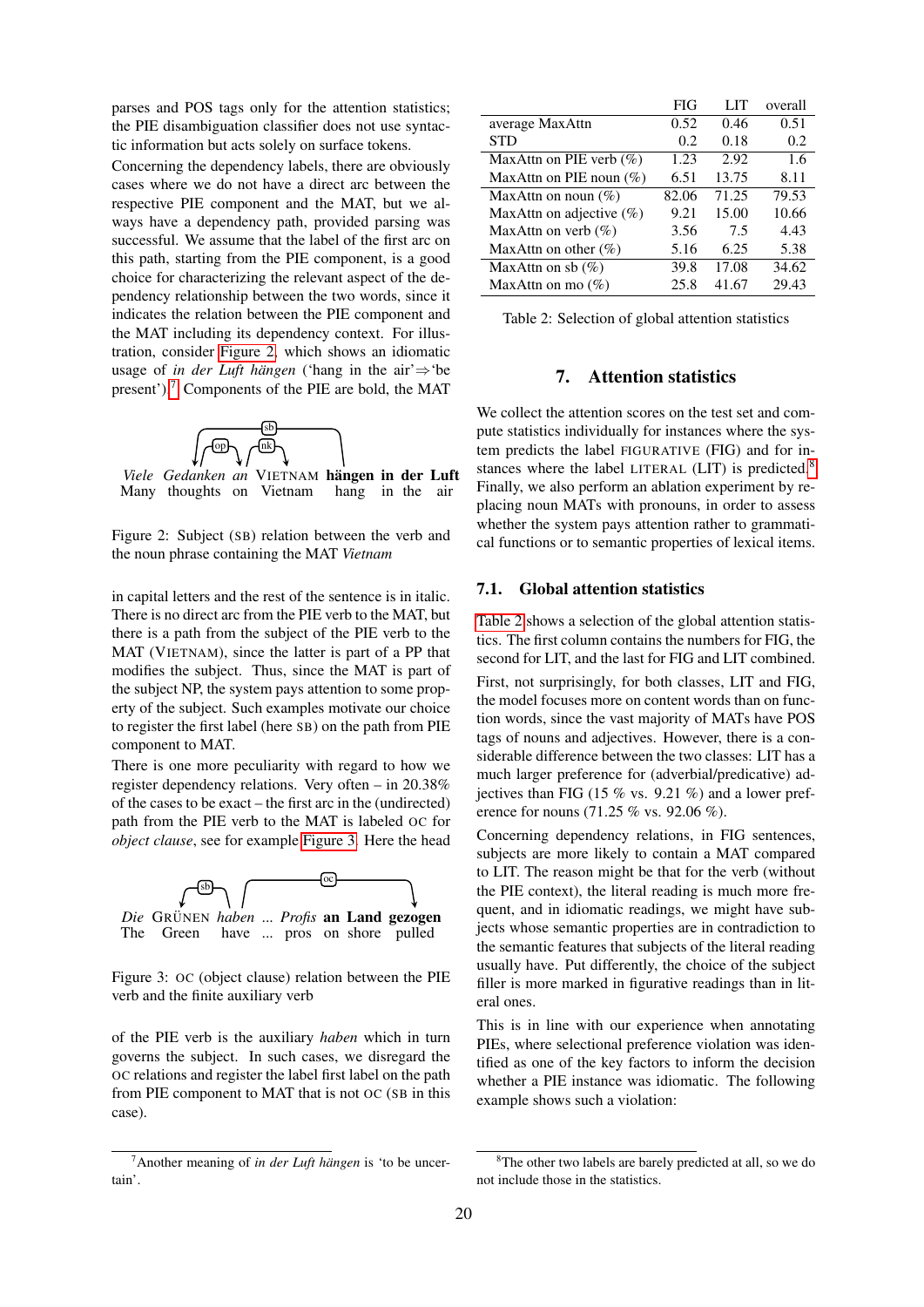# (5) But the White House is playing with fire by not complying here [...].[9](#page-5-0)

Here the subject is an institution instead of the animate agent we would expect with the verb *play*, thus revealing the idiomatic reading.

Another salient observation is the magnitude of the attention given to the MAT by the system: the mean attention is 0.51 with a standard deviation of 0.2. This indicates that the attention is rather not distributed between multiple tokens. On the contrary, the model seems to pick one target that clearly stands out in terms of attention score, since, on average, MaxAttention differs considerably from the second highest attention score. The minority class LIT has a smaller MaxAttention than the majority class FIG, which seems to reflect the uncertainty of the classifier and the difficulties to identify clear indicators of LIT instances.

A further noticeable difference can be observed in the ratio of cases in which the MaxAttention is on PIE elements: again this could be taken to speak for the uncertainty of the classifier regarding LIT instances; or it might be the case that morphology contributes crucial indicators by deviating from the canonical form we expect in FIG instances. Note that fastText embeddings also take morphological features into account by virtue of the subword method. However, a manual inspection of the nominal PIE elements with MaxAttention failed to confirm that they are consistently morphologically non-canonical with respect to FIG usage. A more detailed investigation of why the model chooses a PIE element in some cases is left for future work.

#### 7.2. Attention scores and sentence length

Since the features we investigated above can vary considerably depending on the size of the sentence, we also plotted them against sentence length, distinguishing again between FIG and LIT.

[Figure 4](#page-5-1) and [Figure 5](#page-5-2) show how the maximal, second highest and average attention (RestAttention, not counting maximal attention) scores develop with increasing sentence length. The solid line is the mean, while the area surrounding it represents the 95 % confidence interval. In both LIT and FIG, MaxAttention decreases with increasing sentence length, albeit Pearson's correlation coefficient is only weakly negative (overall −0.267 for sentences up to 30 tokens). Second highest attention and RestAttention remain rather stable, and in both LIT and FIG, the difference between MaxAttention and second highest attention seems pronounced, while in LIT the confidence interval almost overlaps in some areas, which is clearly not the case for FIG. Generally, second highest attention and RestAttention are relatively close. Again, the larger confidence area and the slightly (but not significantly) lower

<span id="page-5-0"></span><sup>9</sup>[https://www.politico.com/](https://www.politico.com/newsletters/playbook/2019/10/08/trump-changes-the-subject-486633)



<span id="page-5-1"></span>Figure 4: Attention and sentence length for FIG



<span id="page-5-2"></span>Figure 5: Attention and sentence length for LIT

MaxAttention mean for LIT seems to suggest that the classifier is struggling more to find good indicators for LIT than for FIG, regardless of the sentence size.

## 7.3. Syntactic features of MATs and sentence length

The development of syntactic properties of the MAT (POS tag and dependency label) is plotted against sentence length in [Figure 7](#page-6-0) for LIT and in [Figure 6](#page-6-1) for FIG. Again, we observe very different patterns in the two cases.

First, as already mentioned above in connection with [Table 2,](#page-4-5) we see that MATs are more often contained in subjects (relation SB) of figurative PIEs, compared to literal PIEs; for longer sentences the difference is even more striking than the overall values from [Table 2.](#page-4-5)

A second observation is that, for LIT, modifiers (relation MO) quickly become more important than subjects. Thus, for longer sentences in LIT, modifiers seem to be rather indicative for the label. And although adjectives play a larger role in LIT, especially for shorter sentences, the most frequent general POS tag for MATs is noun as can be seen from [Figure 7.](#page-6-0) A manual inspection of the data suggests that nominal MATs with a modifying relation to the PIE verb are often the heads

[newsletters/playbook/2019/10/08/](https://www.politico.com/newsletters/playbook/2019/10/08/trump-changes-the-subject-486633)

[trump-changes-the-subject-486633](https://www.politico.com/newsletters/playbook/2019/10/08/trump-changes-the-subject-486633), accessed 04/11/2022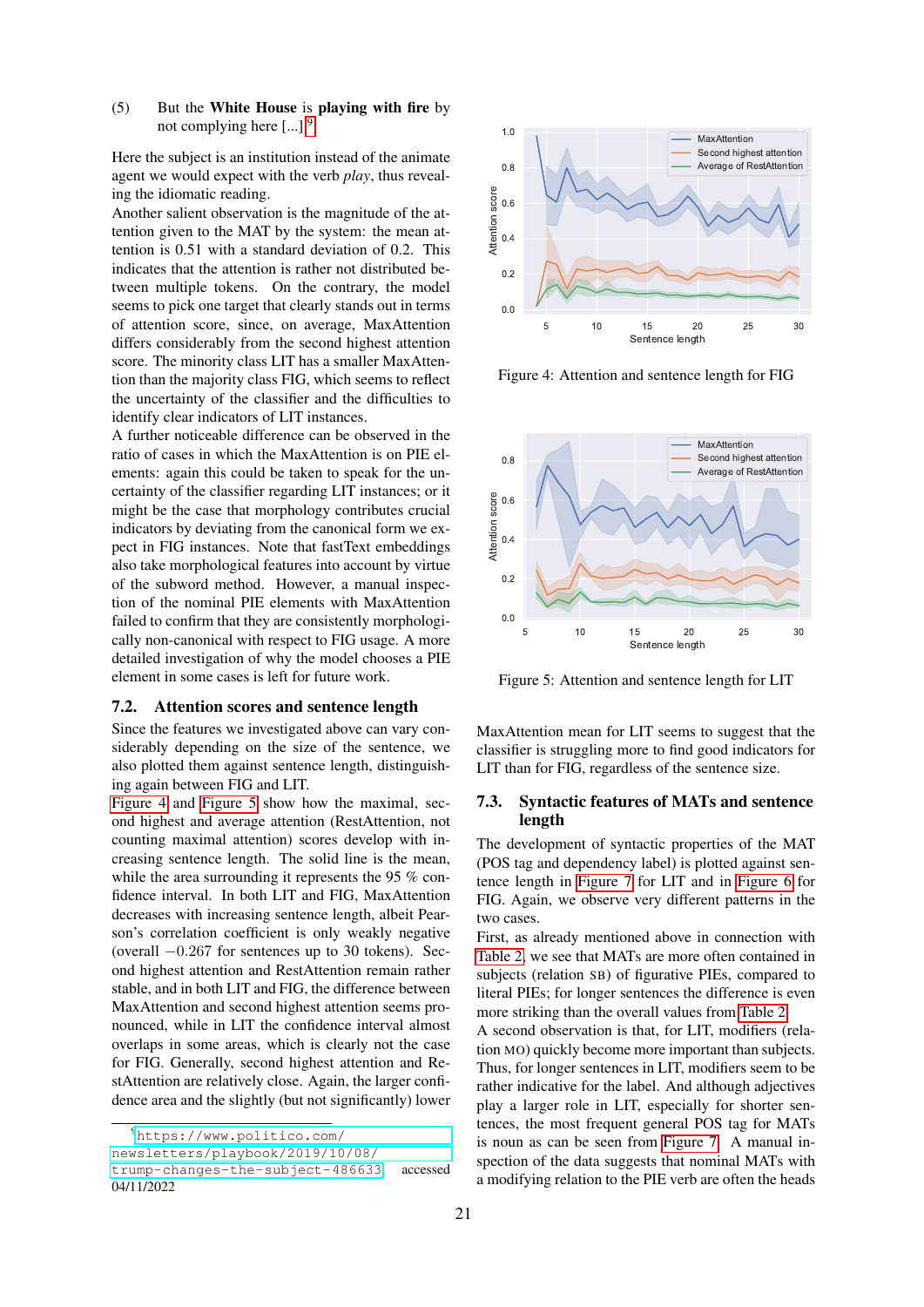

<span id="page-6-1"></span>Figure 6: POS/dep. labels and sentence length for FIG



<span id="page-6-0"></span>Figure 7: POS/dep. labels and sentence length for LIT

of locative PPs.

#### 7.4. Ablation test using pronouns

The goal of replacing MAT nouns with pronouns – while taking care that the remaining sentence is still grammatical – is to test whether it is the grammatical function which the model likes to pay attention to, or rather some token in the context of the PIE by virtue of being a content word. For this, we manipulate a subset of 474 PIE instances and compute the attention statistics as done above. Because of the increasing data sparseness, we concentrate on FIG with 339 instances and compare them with the attention scores of the unmanipulated source.

The overall attention scores for the original and manipulated FIG instances are shown in [Figure 8](#page-6-2) and [Fig](#page-6-3)[ure 9\)](#page-6-3) respectively. We can observe that the MaxAttention decreases, compared to the original data, but the pattern basically remains intact.

[Figure 10](#page-7-0) and [Figure 11](#page-7-1) plot the MAT's syntactic features against sentence length for the original and pronominalized FIG instances respectively. A general observation in both cases is that, after pronominalization, nominal POS tags and SB dependencies receive less attention than before; i.e., the MaxAttention does



<span id="page-6-2"></span>Figure 8: Attention and sentence length for FIG before pronominalization



<span id="page-6-3"></span>Figure 9: Attention and sentence length for FIG after pronominalization

not tend to remain on the role filled with the new pronoun (the POS tags for pronouns account for only 2.5% in total). Modifiers (MO), on the other hand, receive more frequently the highest attention, in particular for short sentences. This seems to indicate that the model pays attention to combinations of subject dependency label and content word and, in the absence of this, tends to turn to modifiers.

### 8. Qualitative analysis

To gain a better intuition for the attention preferences of the model, we now turn to a qualitative analysis of some of the data. We will look into examples from the perspective of an annotator in order to explore whether the systems attention falls on tokens a human would also consider important for their decision to annotate a PIE instance in a certain way. The example sentences below are equipped with a heatmap indicating the weight distribution - the higher the attention, the more intense the color.

Example [\(6\)](#page-7-2) shows an instance of the PIE *auf dem Tisch liegen* ('lay on the table'⇒'be available/be known') with *Zahlen* ('numbers') as subject: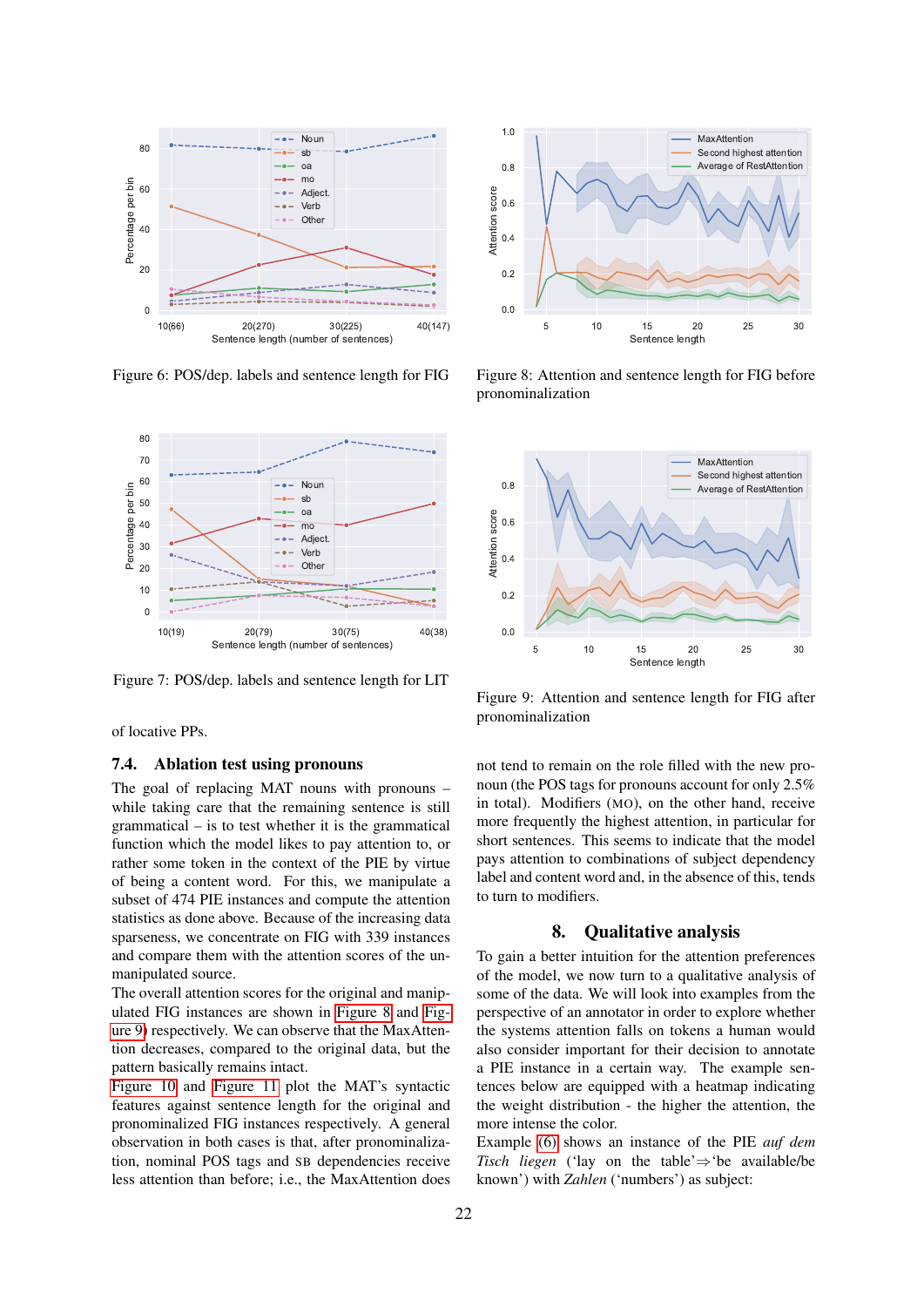

<span id="page-7-0"></span>Figure 10: POS/dep. relation vs. sentence length for FIG before pronominalization



<span id="page-7-1"></span>Figure 11: POS/dep. relation vs. sentence length for FIG after pronominalization

<span id="page-7-2"></span>(6) *Diese Zahlen* lagen *am* These numbers lay on the morning after *Morgen danach bereits* auf *Erich Honeckers* Tisch. already on Erich Honecker's table. 'These numbers were already reported to Erich Honecker the following morning.'

We can interpret the abstractness of the subject as an indicator for the idiomatic reading, since numbers (usu-ally)<sup>[10](#page-7-3)</sup> cannot be placed on a table. The model set the same focus and in four of four cases, in which *Zahlen* was the subject of *auf dem Tisch liegen*, it received the highest weight and the label *FIG* was predicted.

In [\(7\)](#page-7-4) we have one of eight instances of the PIE *eine Brücke bauen* ('build a bridge'), where *Brücke* ('bridge') was modified with the adjective *goldene* ('golden') which gives rise to the idiomatic meaning 'give someone an easy way to retreat'.

<span id="page-7-4"></span>(7) *So* This way will be the future *werden dem kunftigen ¨ Bankkunden* bank customer golden bridges including *goldene* Brucken ¨ *bis zu Zinssparen* interest saving and overdraft credit built. *und Dispokredit* gebaut. 'This way, golden bridges will be built for the future bank customer as far as interest savings and overdraft facilities.'

Since bridges are seldomly built from gold, the presence of the adjective is very informative to establish the correct reading. The model did pick up on that fact as *goldene* is in the top 3 of tokens with the highest attention in seven of eight cases, predicting FIG six times. Another adjective attracting a lot of attention is *tief* ('deep'), when used adverbially with Luft holen (''take a breath' $\Rightarrow$ 'to take a break') as shown in [\(8\).](#page-7-5)

<span id="page-7-5"></span>(8) *Wer dort tief* Who there deeply air takes, can the smell Luft holt, *kann den Duft des* of the Newlands Stadium in Cape Town *Newlands Stadium in Kapstadt einatmen* [...] . breathe in [...]. 'If one takes a deep breath, one can breathe in the smell of the Newlands Stadium in Cape Town.'

In 9 of 12 of those cases the system gave the highest attention to *tief*, predicting the class LIT eight times. But in contrast to the examples above, it actually is not a sure sign for a literal reading, because it can just as well modify the idiomatic reading (*take a deep breath*  $\Rightarrow$  *take a long break*), as is represented in the test set, since 6 of the 12 instances were actually labeled as idiomatic. But since roughly 70% of instances in the training set occurring with *tief* were labeled as literal, the model reasonably predicted the label LIT.

More examples in which the model paid attention to tokens that a human annotator would also consider highly relevant for the disambiguation task can be found when examining the four literal instances of *im Blut haben* ('have in one's blood'⇒'have a predisposition for sth.') in the test set. In each of these cases, the object of the PIE, that represented a substance a person can actually have in their blood, was given the second or third highest attention (*Schadstoffe* ('pollutants'), *Cholesterinkonzentrationen* ('cholesterol concentration'), *Kokain* ('cocaine'), *Alkohol* ('alcohol')), while always predicting the correct reading.

[\(9\)](#page-8-8) gives an example that was misclassified by the model since LIT was predicted although FIG would

<span id="page-7-3"></span><sup>&</sup>lt;sup>10</sup>We could of course construct a context with physical representations of numbers, but this is obviously not the case here. A bigger problem is that we can interpret it metonymically with *numbers* standing for a phyisical report lying on someone's table. But the annotators of COLF-VID did not follow this route and usually judged these type of instances to be figurative.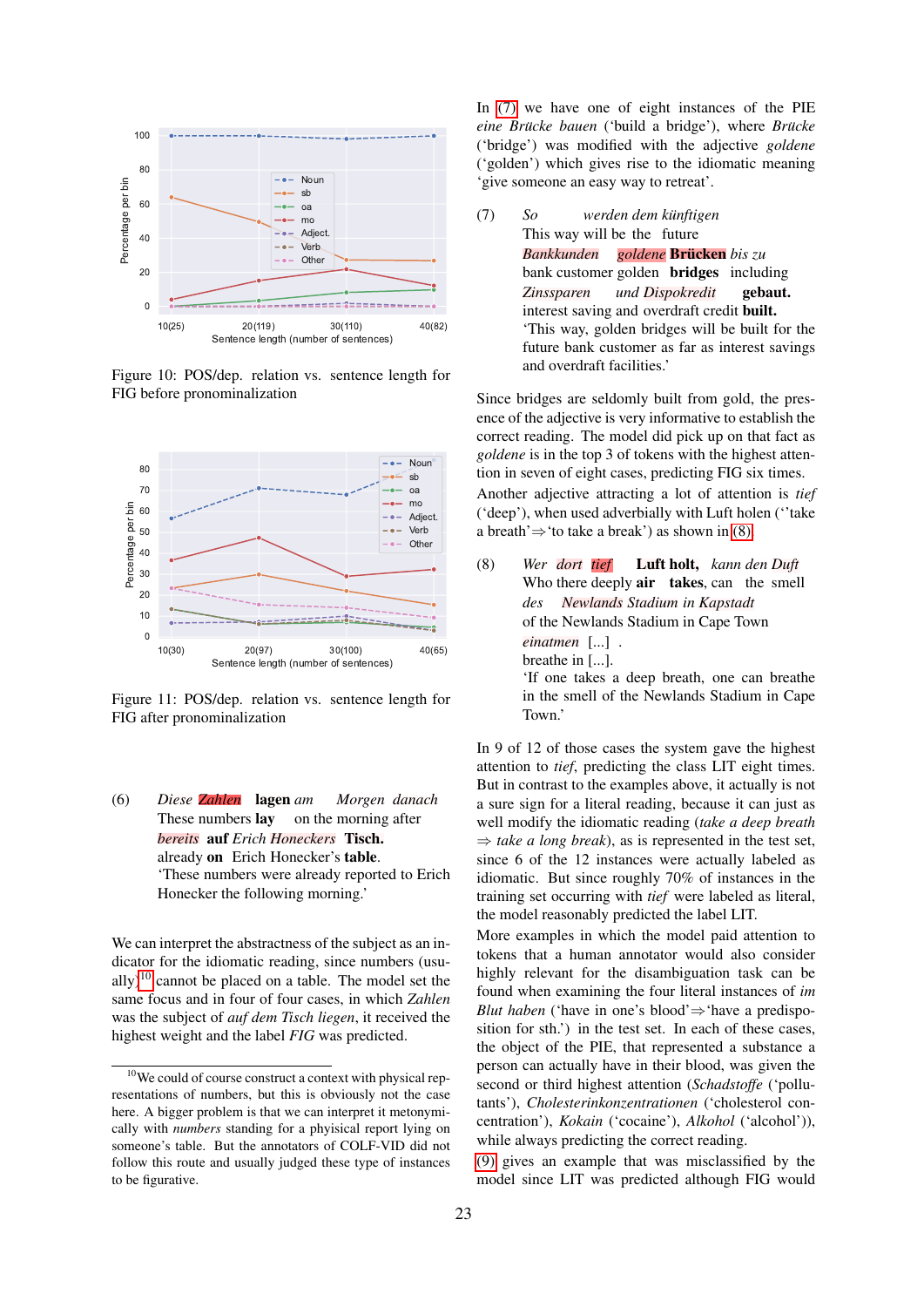<span id="page-8-8"></span>have been correct.

(9) Wer hat die größte, die **schönste** Who has the biggest, the most beautiful Brücke gebaut? bridge built? 'Who has established the best connection?'

However, the error is understandable; without context, a human annotator would also classify [\(9\)](#page-8-8) as LIT, because of the attributes *größte* ('biggest') and *schönste* ('most beautiful') which modify *Brucke ¨* ('bridge') (and which the attention model also focuses on).

Even though we could present many more of these types of examples, we of course do not claim, that our model's decisions correspond always to the way humans would decide between LIT and FIG concerning the role that the different input tokens play for this decision. There are a lot of instances to be found where the highest weights are associated with input tokens, that – from a human perspective – do not seem to be informative for the disambiguation. This is partly due to biases from training data, which distinguish of course our system from a human native speaker. But with our experiments, we were able to show two things: (1) The attention distribution is not arbitrary. This is not only supported by the statistics presented above, but also by a qualitative analysis of the data. (2) The relationship between the input and the output tends to be tangible and straightforward, i.e. a human can comprehend why the model focused on certain tokens. This is not selfevident, since with contextualizing models like a BiL-STM we cannot automatically assume that the hidden states are still faithful representations of the input tokens. It would be interesting to see whether a BERTbased encoder with its many layers would still allow for such a straightforward interpretation.

## 9. Conclusions

In the context of PIE disambiguation, we have provided strong evidence in support of the view that, for certain deep learning architectures, attention can be leveraged to uncover the influence of input tokens on the classifier's decision. Strikingly, regardless of classes and ablation measures, the attention model seems to pick exactly one pivotal target that clearly stands out compared to other tokens in the sentence in terms of attention scores. It would be interesting to explore, whether adversarial attention distributions in the same vein as for [Jain and Wallace \(2019\)](#page-9-7) (cf. [Section 2\)](#page-0-0) can be found and, if so, which properties they would reveal compared to the one presented in this paper. Regardless of the outcome of such experiments, we would maintain that the results presented here are a valid, because plausible, explanation for the model's behaviour, since we do not agree that an attention distribution needs to be *exclusive* to serve as explanation.

Furthermore, the statistical behaviour of the studied attention model can be motivated with specific properties of the classes LIT and FIG, which differ considerably with respect to the syntactic categories that the model assigns MaxAttention to. This is even more apparent when taking sentence length into account, and also supported by an ablation test using pronominalization that we conducted. This work leaves many interesting options for future work, for example, the consideration of further linguistic features and ablation tests, crosslingual comparisons, and last but not least the comparison to other attention models such as BERT's self attention.

# Acknowledgements

We thank the three anonymous reviewers for valuable comments.

# 10. Bibliographical References

- <span id="page-8-4"></span>Bahdanau, D., Cho, K., and Bengio, Y. (2016). Neural machine translation by jointly learning to align and translate. *arXiv:1409.0473v7*.
- <span id="page-8-5"></span>Bastings, J. and Filippova, K. (2020). The elephant in the interpretability room: Why use attention as explanation when we have saliency methods? In *Proceedings of the Third BlackboxNLP Workshop on Analyzing and Interpreting Neural Networks for NLP*, pages 149–155, Online. Association for Computational Linguistics.
- <span id="page-8-7"></span>Bojanowski, P., Grave, E., Joulin, A., and Mikolov, T. (2016). Enriching word vectors with subword information. *arXiv:1607.04606*.
- <span id="page-8-0"></span>Devlin, J., Chang, M.-W., Lee, K., and Toutanova, K. (2019). BERT: Pre-training of deep bidirectional Transformers for language understanding. In *Proceedings of the 2019 Conference of the North American Chapter of the Association for Computational Linguistics: Human Language Technologies, Volume 1 (Long and Short Papers)*, pages 4171–4186, Minneapolis, Minnesota. Association for Computational Linguistics.
- <span id="page-8-1"></span>Ehren, R., Lichte, T., Kallmeyer, L., and Waszczuk, J. (2020). Supervised Disambiguation of German Verbal Idioms with a BiLSTM Architecture. In *Proceedings of the Second Workshop on Figurative Language Processing*, pages 211–220.
- <span id="page-8-6"></span>Ehren, R., Lichte, T., Waszczuk, J., and Kallmeyer, L. (2021). Shared task on the disambiguation of German verbal idioms at KONVENS 2021. In *Proceedings of the Shared Task on the Disambiguation of German Verbal Idioms at KONVENS 2021*.
- <span id="page-8-2"></span>Fakharian, S. and Cook, P. (2021). Contextualized embeddings encode monolingual and cross-lingual knowledge of idiomaticity. In *Proceedings of the 17th Workshop on Multiword Expressions (MWE 2021)*, pages 23–32, Online. Association for Computational Linguistics.
- <span id="page-8-3"></span>Garcia, M., Kramer Vieira, T., Scarton, C., Idiart, M., and Villavicencio, A. (2021). Probing for idiomaticity in vector space models. In *Proceedings of the 16th Conference of the European Chapter of the*